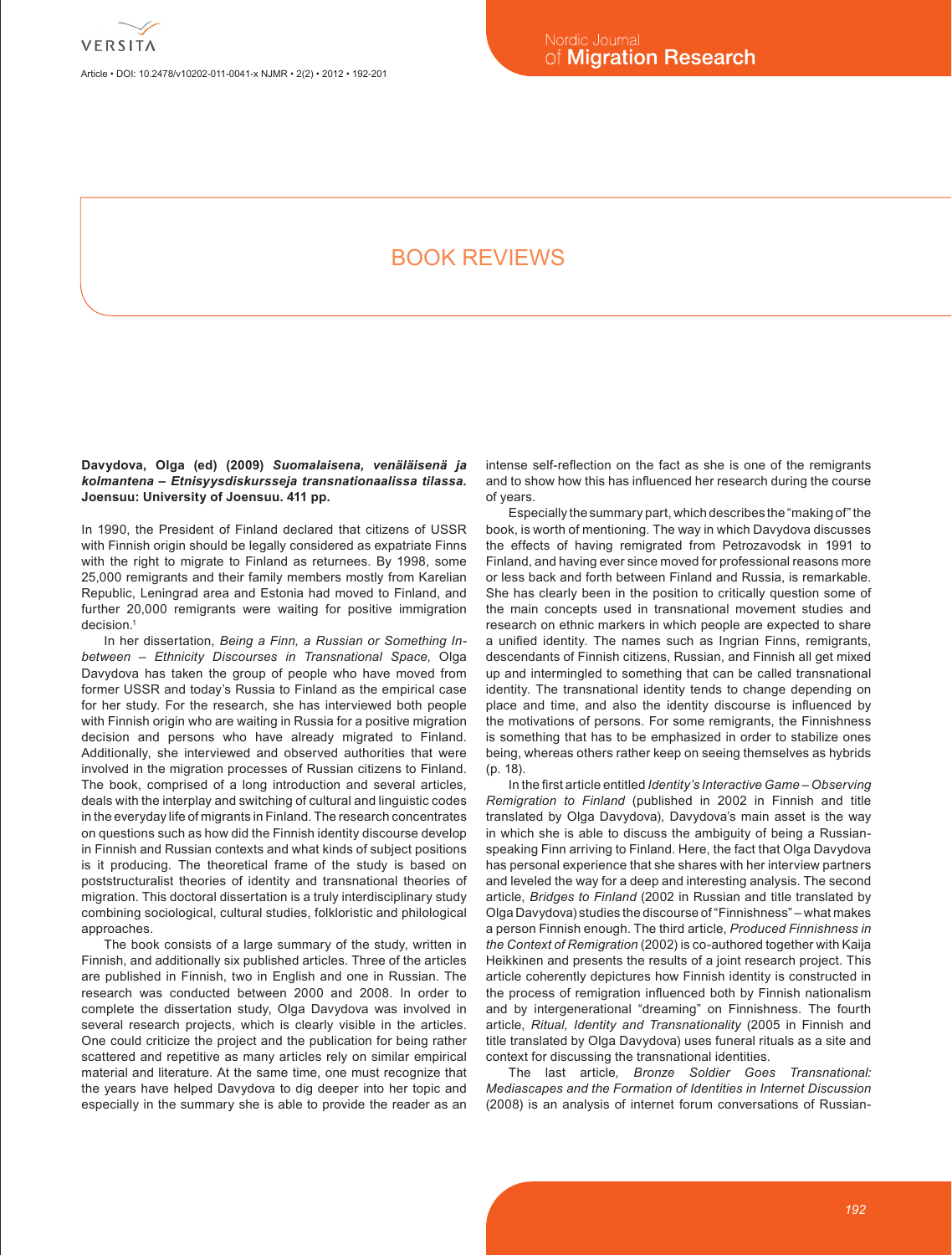speaking inhabitants in Finland (www.suomi.ru). It examines the transnational movement of discourses on national symbols and belongings by analyzing the debate surrounding the removal of the monument to the fallen of World War II soldiers, with a special importance for Russians, in the city centre of Tallinn, Estonia. This article shows how the Russian-speakers in Finland follow the Russian, Estonian, and Finnish media and form their discourse in the transnational mediascapes in taking an active role in using and producing media. While Davydova's implementation of the concepts "fan media" and "activated public" is confusing, one cannot but agree with her statement that there should be more research on transnational mediascapes.

As pointed out earlier, the weaknesses of the book are tied to the fact that the articles are produced over a long-time period and yet largely rely on the same empirical material, leading to repetitions and incoherence. In addition, the choice of using three different languages in the book is not very reader-friendly. At the same time, the summary shows that the author is able to bring the individual articles together and give them meaning in the whole of the book. Davydova's dissertation provides space for voices that are not so often heard in the Finnish public debate, namely, the voices of those who are in the process of integrating to the Finnish society and even more interestingly, people who arrive to the country as Finns but end up realizing that being a Finn in the eyes of other Finns means something more than just speaking the same language. The remigrants clearly begin the process of integration already when waiting for the immigration decision and continue with it after they have settled in Finland. The ambivalence of being a Finn in Russia and Russian in Finland continues to color their identity formation decades after being settled in the new country.

In addition to the interviews and participatory observation, Davydova has followed closely the internet discussion sites for Russians in Finland. She has interpreted the results of her research together with the persons under study by participating in the discussions and thus bringing her own person into the research field. This methodology has, in my view, brought about a "thick" description not only of the process of telling how identity discourses are formed in internet but also about the experience of everyday lives of persons who inhabit a transnational "place". Her knowledge and in-depth understanding of the Russian context brings a new and fresh perspective and point of view to the Finnish research that has traditionally approached migrants with a focus on their integration to the Finnish society without paying very much attention to the personal history of the persons before they migrated or their transnational belongings.

Reetta Toivanen

Finnish Academy Research Fellow, Erik Castren Institute for International Law and Human Rights, University of Helsinki, Finland

## **Note**

It should be noted that Olga Davydova's numbers are estimates from year 1998.

**Erel, Umut (ed) (2009)** *Migrant Women Transforming Citizenship: Life-stories from Britain and Germany.* **Farnham: Ashgate. 215 pp.**

Citizenship is often understood from purely theoretical or philosophical angle, with focus on the rights and duties of ideal, ethnically homogenous citizenry of a nation-state. What become disregarded in such approaches are the complex intersectional processes – concrete practices of concrete individuals – that transform the very meanings of the notion of citizenship. In these discourses, the agency of migrants and particularly that of migrant women is largely marginalised. In her book *Migrant Women Transforming Citizenship: Life-stories from Britain and Germany*, Umut Erel successfully argues that such "theoretical debates on citizenship" are not enough, but "should be combined with an empirical grounding in the lived experiences of everyday life with its hybrid cultures" (p. 23). In the book, Erel shows how migrant women can *and do* challenge and shape the meanings of citizenship in their daily lives; relentlessly transforming the concept in its very margins.

Analysing the life-stories of 10 "migrant women from Turkey"1 living in Germany and Britain, Erel provides a complex yet potentially more inclusive understanding of citizenship in a world shaped by gendered migration. This is an understanding that defies strict categorical boundaries around citizenship,<sup>2</sup> while recognising it as a "momentum concept" that must be constantly reworked so as to make it more egalitarian and inclusive (pp. 39, 196). Indeed, Erel's research on particular migrant women's life stories shows that the meanings of citizenship are constantly reworked in places and spaces that more traditional analyses would regard as meaningless – in the lived experiences of gendered and ethnicised girl children as citizens, for example (chapter 3); in female migrant professionals' negotiations with racialised labels such as "skilled/unskilled," and in experiences of institutionalised racism that these struggles involve (chapter 4); in transnational mothering and negotiations of sexual subjectivity, and the intimate impact of these on migration decisions (chapter 5); and on the various levels of civil society where political activism of noncitizens and citizens continues to construct the meanings that citizenship takes at any one moment of time (chapter 6).

For her research, Erel interviewed 10 women altogether, six in a German city and four in London, between January 1998 and April 1999. In addition, Erel mentions that she "makes limited use of some material from interviews conducted in the German city in 1996". The interviewees were found via personal contacts and snowballing (p. 18), and while all the women were from Turkey, their ethnic backgrounds varied<sup>1</sup>. The book focuses on a group of migrants largely neglected in migration studies (p. 2), namely highly educated and skilled women from Turkey. Thus, the particular women interviewed were chosen because of them "being skilled or professional as well as [...] useful informants about exercising agency, and presenting a variety of experiences" (p. 18). Erel's sample thus does not aim at statistical representativity (p. 8). However, because her interest is in the complexity of the ways in which "moments of agency" (ibid.) surface in migrant women's life stories, the relatively small sample is more than adequate for her purposes. And indeed, the value of Erel's life-story methodology can be located in its potential to uncover the intersectional power relations, which in "statistically representative" samples are overshadowed by the foregrounding of common patterns.

Erel defines her intersectional perspective as viewing "gender, ethnicity and class as intermeshing social divisions" so that "these social relations and discourses on gendered ethnicization and class form the conditions of women's lives but also inform the ways they make sense of their experience" (pp. 2–3). As a whole, the book provides the reader with strong examples of intersectionality in various contexts of citizenship. However, given

*<sup>\*</sup> E-mail: reetta.toivanen@helsinki.fi*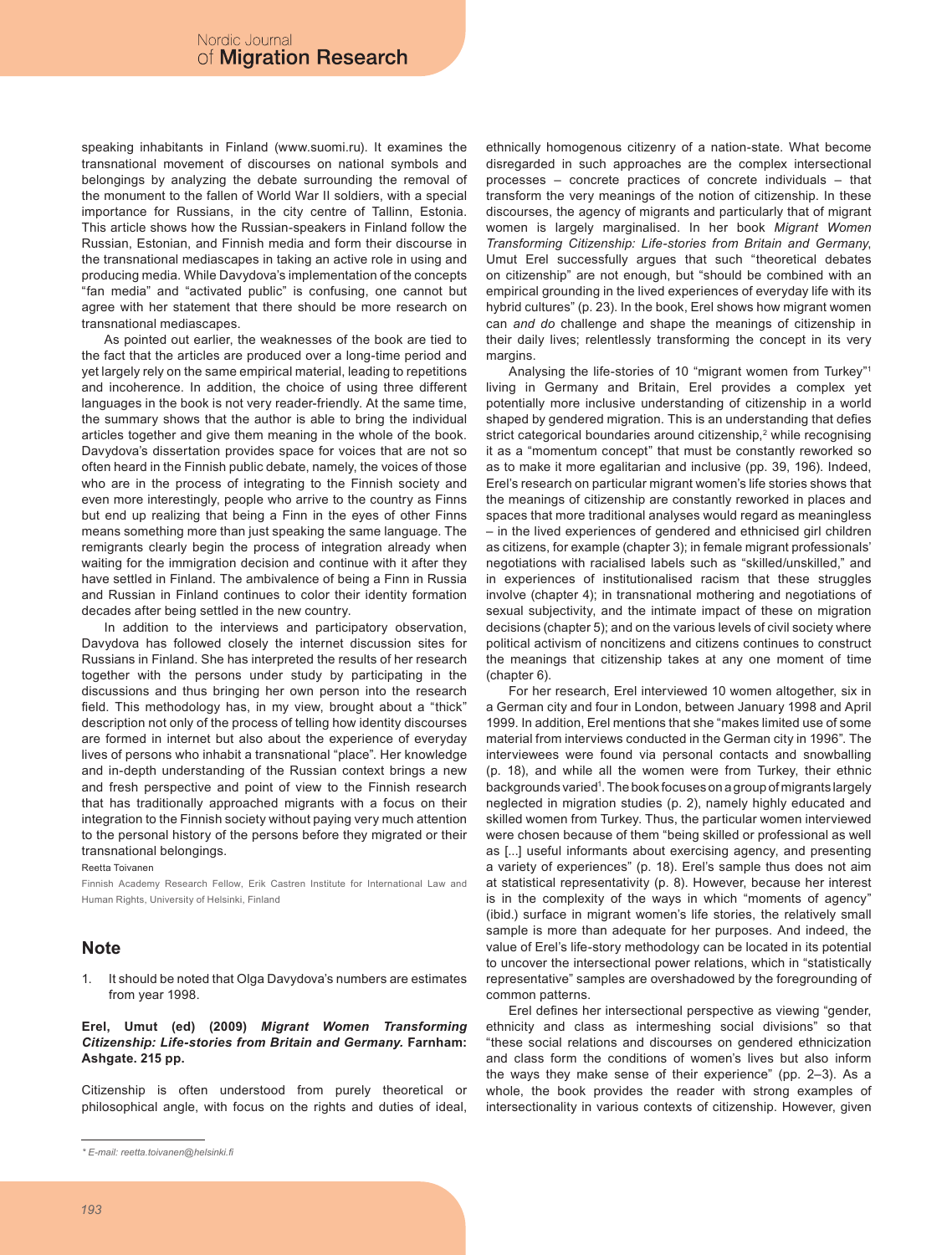that intersectionality is the most central methodological device of the book, Erel's argumentation would have benefited from a more in-depth introduction of the concept, its origins, and meanings than is presently given ([Davis 2008](#page-2-0)). At least, it could have been more explicitly underlined, already in the beginning of the book, that intersectionality for the author is not merely a methodical perspective, but an ontological assumption that perceives the multiple axes of social differentiation – such as gender, ethnicity, and class – so deeply intertwined in people's lives that they *cannot* be "separated out into discrete and pure strands" ([Brah and Phoenix](#page-2-1) [2004:](#page-2-1) 76). This at least seems to be the case, and I am convinced that such explicitness would have strengthened Erel's theoretisation throughout. This, however, does not reduce the value of Erel's critical contribution to citizenship studies.

She argues that in dominant representations of migrant communities, the rich and varying experiences of women are easily neglected. Here, maleness is presented as the norm, and women are represented – and treated – as passive and victimised. Thereby, migrant women from Turkey are constantly reified as "Other Others" in both policy and research – essentialised figures denoting the gendered and ethnicised assumptions of oppressed Muslim women; fundamentally different from the emancipated and agentive "native" women (p. 7, 33).

Life story being an "important vantage point for exploring the links between subjectivity and social structures" (p. 5), Erel's method allows her to deconstruct these kinds of monolithic cultural assumptions. Uneasy with the tendency of perceiving a life story *either* as an example of exceptionality and individuality – as in humanities – *or* as expressive of communal experiences – as in social sciences – Erel refuses the dichotomisation between the individual and collective/mass, hence questioning the neat typologies on which much of modern citizenship discourse relies (pp. 7–8).

In Erel's account, the "migrant woman from Turkey" is thus not merely a gendered representative of her racialised community, but a historical agent on her own right. Certainly, the migrant woman's agency is limited by the discursive structures representing her as the "Other Other." However, Erel's denial of neat typologies also means a refusal to accept victimisation as the opposite of agency (e.g. p. 185). In the life stories, it is several times shown how victimisation and agency should rather be understood as "dynamically related" (ibid.): Being victimised does not mean being passive, but often leads one to search for agency in the most innovative ways. And similarly, one's agency (as well as passivity) can lead to situations of victimisation. Thus, the migrant women in Erel's book are not only structurally constrained but also *simultaneously* historical agents capable of negotiating their positions within the very structures that confine – thereby transforming the structures including the discourses of citizenship. This, in itself, is a theoretically valuable argument capable of expanding our understanding of citizenship.

Erel's deconstructive analysis requires a nuanced understanding of the power relations at play, and through her strong intersectional perspective Erel is capable of foregrounding not only similarities in the interviews but also controversies by which to disillusion the group as culturally monolithic. However, although the intersectional perspective carries Erel's analysis forward throughout the book, it is only on the very last pages (pp. 193–196) where the author reveals the central theoretical claim of the book – namely that intersectionality should be understood as "an epistemology for citizenship practices." It is surprising that such an enabling and theoretical statement is brought in only at the end. This is another example of how stating one's understanding of intersectionality more explicitly already in the beginning of the book would have helped the author to make the work theoretically stronger throughout.

The strong intersectional gaze has, however, also informed Erel's choice of presenting the interview material in thematic order rather than as individual stories. This is analytically enabling, but makes the text sometimes difficult to follow. As a reader, one gets easily interested in the particular lives of the interviewees intrigued by their destinies – but when the story jumps from Nilüfer's life to that of Dilek, Birgül, Pınar, Selin, and back again, one gets easily confused who was who, and eventually distanced from the subjects of the story. Such dilution of subjectivities is, of course, what often happens when a lived experience is made to bend under a socioscientific analysis; it is almost impossible to avoid.

However, in this book Erel could have perhaps even more courageously broken the socio-scientific conventions of writing. Namely, while acknowledging her powerful role as the analyst of the life stories (p. 5), and reflecting her own positioning as a second generation Turkish migrant born in Germany and living in the UK (pp. 20–21), in the actual analysis (chapters 3–6) her own situatedness deserves surprisingly little attention (see however p. 172, fn. 1). While this does not make the book any less worthy of reading, the analysis would have benefited from the author's more explicit investment of her own voice, experience, and situatedness. After all, Erel draws attention to the intersectional power relations that produce change in mundane practices, deconstructing many dichotomies that reign in migration studies and policies. In such a framework, there is no need to distance the science-making Self from the intersectional layers of power in which one conducts one's research. Indeed, explicit autobiographical investments might have further strengthened Erel's argumentation, which – without a doubt – already is argumentation worth reading.

Tiina Vaittinen

Researcher, Ph.D. Candidate, University of Tampere, Finland

#### **References**

- <span id="page-2-1"></span>Brah, A & Phoenix, A 2004, 'Ain't I a woman? Revisiting *intersectionality', Journal of International Women's Studies, vol. 5, no. 3, pp. 75–86.*
- <span id="page-2-0"></span>*Davis, K 2008, 'Intersectionality as buzzword: a sociology of science perspective on what makes a feminist theory successful', Feminist Theory, vol. 9, no. 1, pp. 67–85, DOI: 10.1177/1464700108086364.*

### **Notes**

- 1. Erel refers to her interviewees as "migrant women from Turkey." While recognising the risk of diluting the diversity of ethnic backgrounds (Azeri, Kurdish, Zaza, Cherkness, Macedonian, Yörük, and Turkish) with this term, Erel emphasises that it is meant to "encompass the multiple forms of identification of migrant women with their countries of residence, such as 'British,' 'German-Turkish,' 'bi-cultural,' or 'migrant'" (p. 3).
- 2. It needs to be noted, however, that the lack of clear discussion in the book regarding the existing definitions of citizenship

*<sup>\*</sup> E-mail: tiina.vaittinen@uta.fi*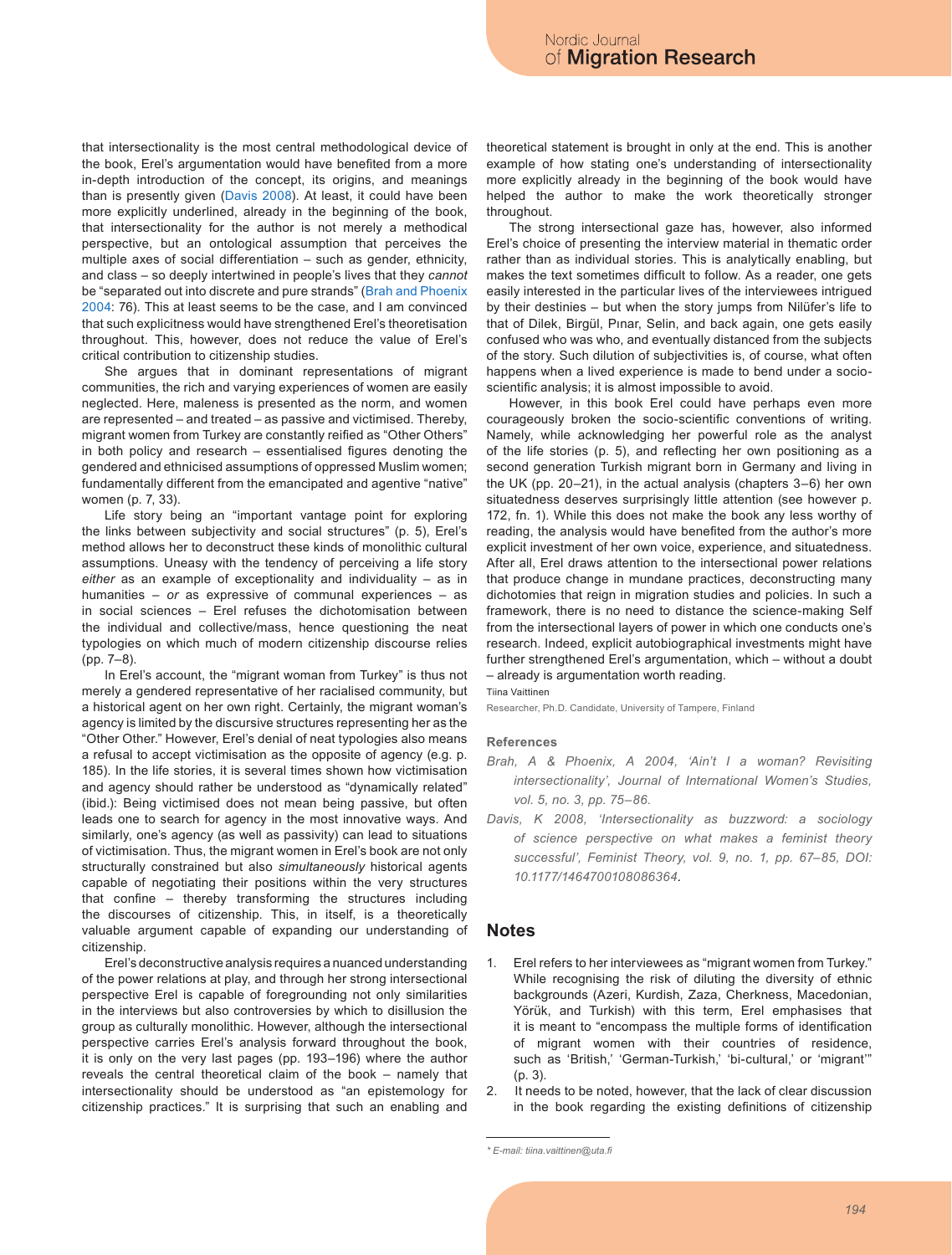means that Erel's argumentation can only be grasped if the reader professes some familiarity with citizenship studies beforehand.

#### **Fink, Janet & Lundqvist, Åsa (eds) (2010)** *Changing Relations of Welfare: Family, Gender and Migration in Britain and Scandinavia.* **Farnham: Ashgate. 197 pp.**

Many national governments are faced with the challenge of meeting the needs of their increasingly diverse populations. As a result, careful efforts have been made to define citizens' relationship to the state. In public policy terms, historically this has led to, among other things, discussions about gender roles, and what constitutes gender equality. More recently, however, due to increasing levels of migration, governments must now also address the issue of racial and ethnic equality. The book *Changing Relations of Welfare: Family, Gender and Migration in Britain and Scandinavia* has much to say on this topic. The authors ambitiously investigate the intersections of family, gender, race, and ethnicity, and explore how these intersections play out in family policy in the specific national contexts of Britain, Sweden, and Denmark. The focus of the book is on family policy, and particularly how governments have regulated relationships within families, and between families and the state. As such, the book presents a cutting edge account of a relatively understudied issue.

According to the books editors Janet Fink and Åsa Lundqvist, the aim of the book is to investigate the relationship between the welfare state and the family. The book does this by considering who is included or excluded from the welfare state in given times and places, and how this inclusion/exclusion is regulated through the monitoring of family life. As such, the work has a strong focus on the meaning of belonging and citizenship. This book consists of an introduction, seven contributing chapters, and a conclusion. It is divided into two clearly defined parts. The first part looks at how gender regimes overlap with welfare regimes, whereas the second part keeps gender in focus while simultaneously addressing migration regimes and the impact of diversity on welfare states.

Part one of the book, *Family, Gender Relations and the Welfare State,* introduces us to the gendered regimes of Denmark, Sweden, and Britain by looking at how population growth and social reproduction were monitored by each respective state from the early 20th century. Part one is mainly focused on the regulation of gender relations, and particularly the role of women in family policy in each of the states under study. The shifting and sometimes even contradictory ways in which equality between men and women has been defined is explored. In all three countries, men were recognized as the primary breadwinner, despite prevailing discourses about gender equality in other aspects of life. Hilary Land's chapter, *Overshadowed by the Male Breadwinner: Care in 20th Century Britain*, argues that in 20th century Britain, for example, marriage was a clear contract between husband and wife, who had separate roles to perform. According to Land, the male breadwinner model emerged due to economic and social trends in Britain, but it continues to play a pervasive role in the regulation of British family law. While British women have entered the labor force in greater numbers, they also continue to perform the bulk of the domestic work, much of which is undervalued. Land views this as a legacy of the 20th century breadwinner model in which women were depicted as dependents of men. Fink and Holden's chapter *Paradoxes of Gender and Marital Status in Mid-20th Century British Welfare* also addresses the British case. The authors argue that in Britain, the

pervasive notion of a male-breadwinner model in the 1920s and 1930s had profound implications particularly for single women, who did not live their lives within the nuclear family framework. The authors argue that because tax allowances, benefit rates, and national insurance schemes were regulated with respect to a nuclear family model, those outside of this model had difficulties securing benefits. Although modern British society is more open to alternatives to the nuclear family model, there is still a great deal of discussion over single motherhood in policy debates, and for good reason. Inaccessibility of childcare, lower wages for women, and the burden of working both inside and outside of the home have made it difficult for women to raise children without supporting male partners.

The two contributions on Britain in part one are accompanied by two chapters focused on the Scandinavian context. In their chapter titled *Competing Meanings of Gender Equality: Family, Marriage and Tax Law in 20th Century Denmark,* Anna-Birte Ravn and Bente Rosenbeck argue that although gender equality was an important value in Danish law from the 1920s, men were recognized as household heads, and therefore primary earners and tax payers, until the 1970s. The authors argue that the definition of gender equality has changed over time, and that the Danish government has redefined the relationship among family, gender, and the state to meet its changing needs over time. While policy was concerned with reproduction and population in the 1920s, Denmark's current policy puts a higher priority on managing the labor market participation of its citizens. While Denmark may be viewed as "woman-friendly," therefore, the authors warn that a dual-income model does not necessitate full gender equality, and in fact Danish women have faced significant challenges to their full inclusion and citizenship, as in other welfare states. Åsa Lundqvist and Christine Romans chapter *The Institutionalization of Family and Gender Equality Policies in the Swedish Welfare State,* similarly discusses the welfare state in Sweden, a state sharing many of Denmark's policies and approaches to welfare. Like in Denmark, state intervention in family life has traditionally been quite strong, thereby affecting labor market participation, and the regulation of family life and childcare depending on the state's needs at the time.

The second part of the book, *Gender, Migration and Social Inequalities*, builds on the issues raised in the first part of the book, but takes things a step further by bringing in the issue of migration and ethnic diversity. The authors show how gender intersects with ethnicity and migrant status when it comes to negotiating access to the welfare state, often leading to the exclusion of migrants. Kaveri Harriss and Alison Shaw, in their chapter *Migration, Family and British Social Policy in the Late 20th Century: British Pakistani Perspectives*, for example, illustrate how family life is monitored through state control of immigration and settlement. By focusing on the case of Pakistani migrants in the UK, they show how the government has framed migration policy with the view that male migrants are breadwinners who are accompanied by female dependents. This reduces the agency of female migrants and reinforces patriarchal power relations. Furthermore, marriage migrants, and those moving to live near relatives or even to receive care from British-based relatives are treated with suspicion. The authors therefore argue that British policy has shown a lack of sensitivity for family structures and practices that do not fit the British nuclear family norm. Instead, Harriss and Shaw argue that welfare policies are based on normative ideas of the family, and when different ethnic groups do not fit the expected family mould, they may face difficulties in accessing the welfare state.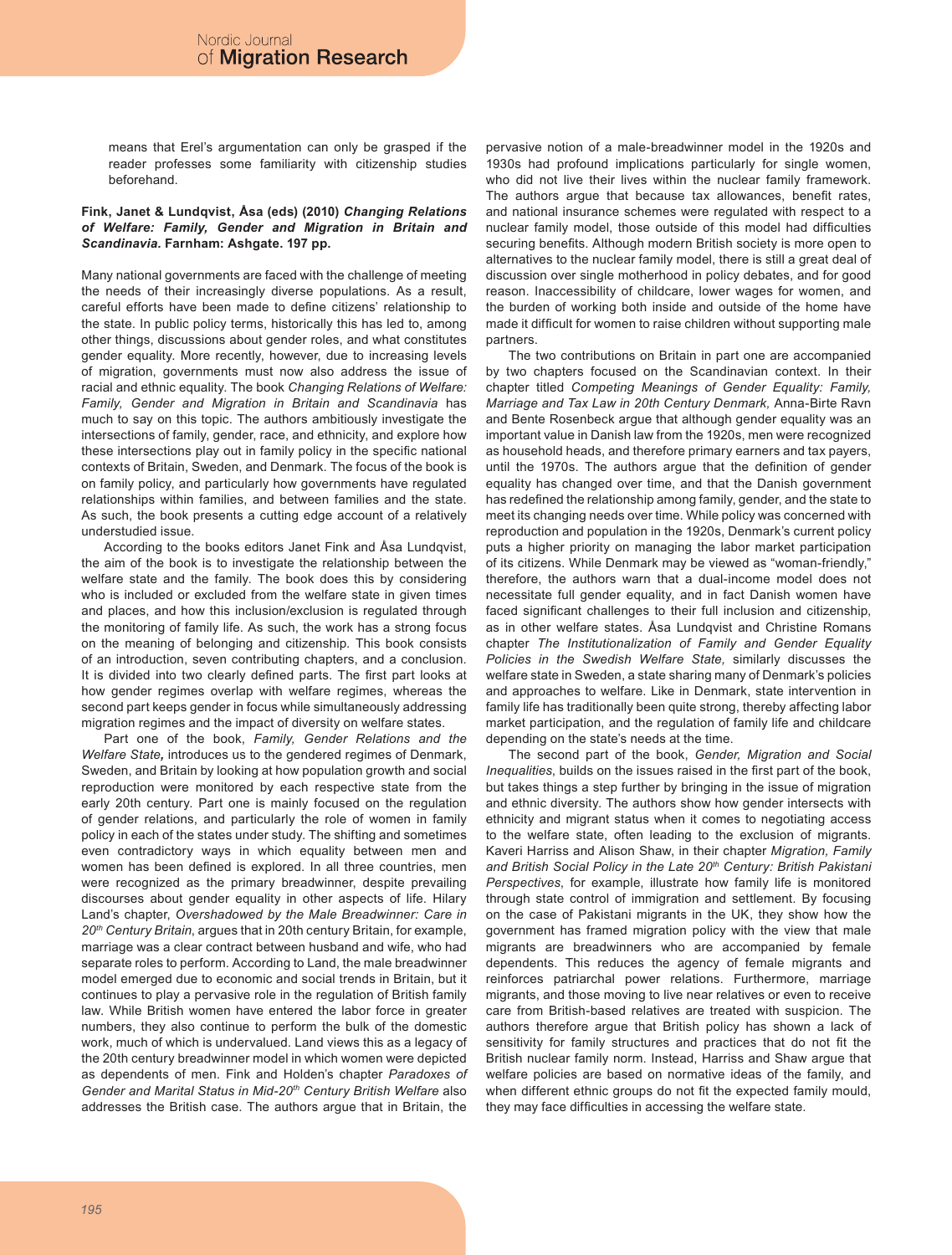Birte Siim and Anette Borchorst's chapter, *The Multicultural Challenge to the Danish Welfare State: Tensions between Gender Equality and Diversity*, looks at how migration in Denmark has, like in the British case, similarly challenged the prevailing welfare regime and gender norms. The chapter argues that while Scandinavian countries are "women-friendly" in a number of ways, their ability to recognize cultural difference and integrate women from different ethnic backgrounds has been limited. Denmark's current migration policy, which regulates the welfare benefits and family reunification rights of migrants, is highly restrictive and clashes with an otherwise very liberal family policy. The authors therefore call for a reconsideration of the Scandinavian welfare model in a time of growing multiculturalism and diversity.

The book finishes with Diana Mulinari's chapter, titled *Postcolonial Encounters: Migrant Women and Swedish Midwives.*  Mulinari takes us into Sweden's hospital delivery rooms to see how minority women and their families experience Sweden's medical system during their pregnancy and labor. Mulinari's argument is that the process of giving birth is racialized; women from non-western backgrounds are often viewed as traditional and oppressed, and are therefore treated differently than Swedish women would be when accessing the same services. She therefore calls us to pay more attention to the role of ethnic and racial discrimination in Swedish welfare institutions.

I think this book is courageous in its attempt to bring gender and migration studies together, while all the while keeping the welfare state in clear focus. The contributors of this work should be commended for moving forward many debates in both fields, and for providing a more nuanced perspective on the issues they take up. It is perhaps the book's interdisciplinary approach that has made it so dynamic. The edited collection includes contributions from the fields of political science, sociology, history, anthropology, and social policy. Rather than addressing the issue from one perspective, therefore, the chapters synthesize different perspectives, and contribute to the debate on welfare states and equality more generally.

A second strength of the book is that it deliberately adopts a historical perspective. Rather than focusing on current dilemmas and policy disputes, the book's historical approach allows us to see how things have developed over time in each of the relevant states. While the chapters look at different time periods, between them, they cover the period from the early 20th century to the present, and all show a special sensitivity to historical context.

The book takes up different national contexts, different time periods, and is interdisciplinary in focus. Despite this, the chapters fit surprisingly well together, with one flowing into the next. The book reads as a cohesive work, and it seems that the authors have been working in collaboration and in dialog with one another. It is perhaps for this reason that they have been able to deliver a comparative approach. Despite being written by different authors with different disciplinary backgrounds, the book succeeds to compare the welfare regimes of Britain, Denmark, and Sweden in a relatively short number of pages. Although there is no comprehensive overview of the welfare regimes, many of the contributors nevertheless make reference to all three of the welfare states, and – in addressing similar concerns in each chapter – succeed at delivering a comparative perspective. This is an important contribution at a time when efforts toward European Union integration have led to a growing interest in comparative studies that assess different welfare models within the Union.

This is an ambitious work that covers a great deal of ground. Some may find that it cannot fully develop and discuss all of the aspects it touches on – the legal, the economic, and the social dimensions of welfare in each of the given contexts. More time and space would be necessary to analyze the welfare context in each state on a deeper level. The book is perhaps better seen as offering an exciting and fresh overview of the states under study. More importantly, however, this book provides an innovative way of understanding welfare states more generally, and their corresponding gender and migration regimes. This, in my view, is a true achievement, and I highly recommend this book to anyone interested in gender, family, or migration studies, as well as those with a more general interest in welfare states.

Melissa Kelly

Department of Social and Economic Geography, Uppsala University, Uppsala, Sweden

### **Isaksen, Lisa Widding (ed.) (2010)** *Global Care Work: Gender and Migration in Nordic Societies.* **Lund: Nordic Academic Press. 237 pp.**

Care giving and care work is an increasingly important service in graying postindustrial societies. The "sandwich generation" (people with young children and elder parents to care for) is finding the stress associated with the demanding, fast paced, and insecure contemporary working world is making meeting the needs of children and parents unmanageable. Care work, which often used to be considered part and parcel of the unionized public sector, is also going gray as the demand for cheap migrant caregivers grows. The book, *Global Care Work: Gender and Migration in Nordic Societies*, explores how Nordic countries have increasingly looked to resolve the contradictions and strain of multiple care giving roles in society and the family through outsourcing care. Nordic countries have had a situation distinct from that of many other western industrialized/ postindustrial nations due to their extensive welfare states, which have sought to mitigate the impact of care giving by ensuring the public provision of services. The 10 chapters in this collection attempt to capture the complexity of current social realities related to labor, migration, and care work in 21st century Nordic societies. The book uses the term "global care work," a relatively new phrase, which is somewhat vague and generic as most things "global" are, though it is hard to conceive a better expression. As global care work is a concept in motion, early books like this will be important trailblazers in examining the implications of this growing social phenomenon locally and, indeed, globally.

Women's roles in western family structures have been changing since the start of deindustrialization in the 1970s. The nuclear family, which arguably came about due to modern industrialization, made dependence on the extended family unnecessary. Through better wages and social conditions, many western-working families in the 20th century were able to buy their own homes, have increased leisure time, and become more educated. Public schools and day care centers offered child care and education during working hours. People were also able to retire in financial and health security due to the provisions of the modern welfare state. In some western countries, a substantial number of women were able to stay at home as housewives and mothers rather than to take care of a farm or work as wage laborers. While the second wave of women's liberation may have paved the way for women's more equitable entrance in the labor market, the forces of globalization and neo-liberalism have brought a radically different set of circumstances for working women at the turn of the millennium. Far from being a "choice" to work, most western women must work to

*<sup>\*</sup> E-mail: melissa.kelly@kultgeog.uu.se*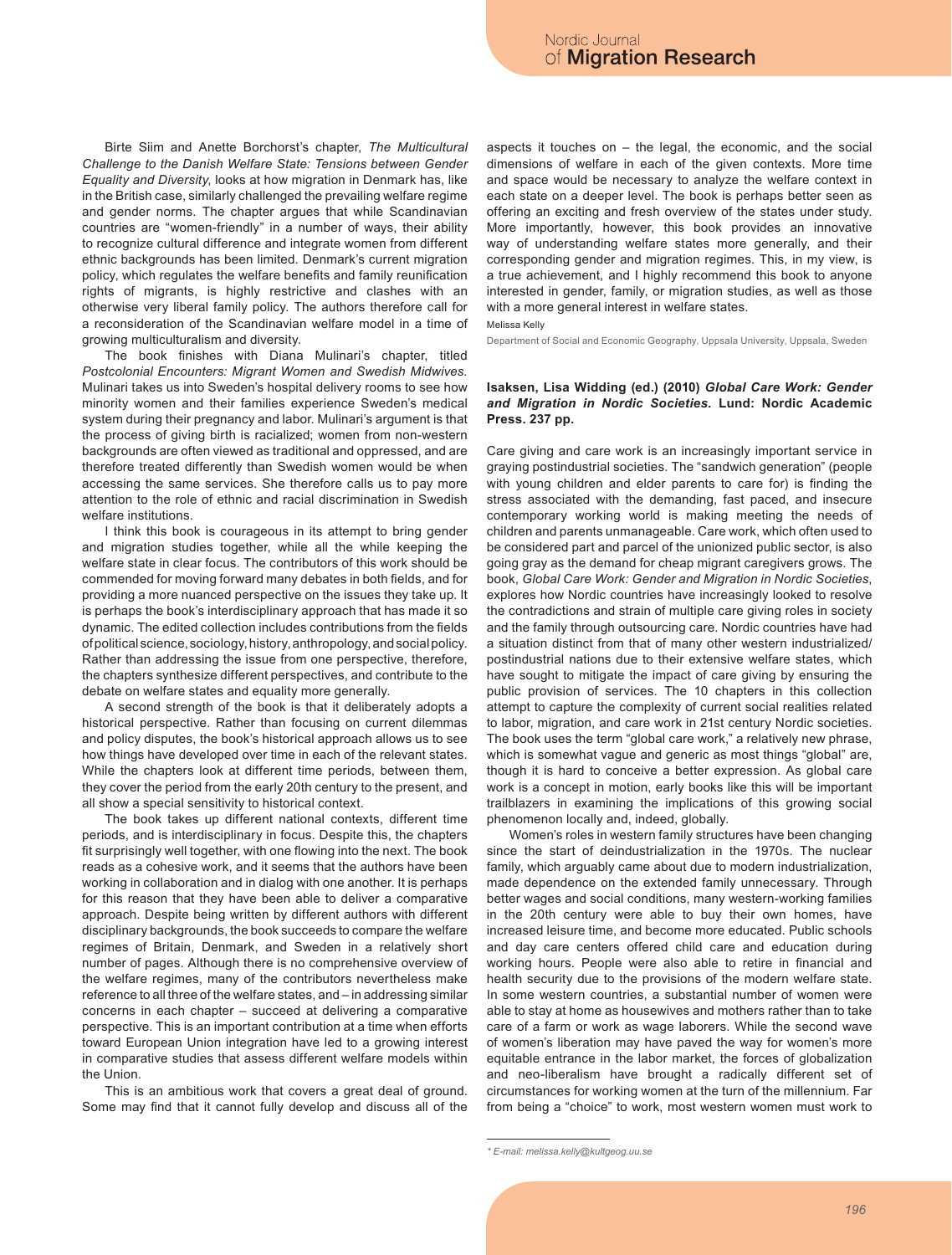keep their families afloat, often at wages that are far from a living wage, and during hours outside of regular business schedules. The dilemma that many women face as the often primary caregivers for spouses, children, disabled, and elder relatives, is how to manage it all: work, kids, parents, spouses, work demands, and stress. The move toward gender equality in western societies can thus be seen in many ways as stalled.

Unlike the state of California, which was able to outsource the construction of 5,300 tons of steel segments for the repair of the San Francisco Bay Bridge to China, where the \$12 daily wage is significantly less than in the USA, care work requires the physical presence of the laborer performing the task. This fact raises a myriad of issues, such as the prospect of the arrival of care work immigrants to countries where working class people fears newcomers as job stealers, and the outsourcing of traditional public sector jobs in health and social care as medical tourism increases. Migrant labor has been a staple of U.S. care work among middle class households (e.g., the excellent *Domestica: Immigrant Workers Cleaning and Caring in the Shadows of Affluence* by Pierrette Hondagneu-Sotelo) since the birth of the nation. The USA, however, has long been a heterogeneous society with a history of ethnic enslavement and servitude that has led to a tacit social acceptance of waged care work relations in the private sector (in addition to resistance against such relations). Nordic societies, on the other hand, have constructed care as a social right for all residents to be handled by the social and health sector of the welfare state. *Global Care Work* thus opens an important window into a rapidly changing neo-liberal northern landscape that is doing its part to contribute to the unequal global division of labor.

Among the many interesting chapters that comprise this book is a discussion of the changing role of *au pairs* in Norway by Mariya Bikova, a former *au pair* there herself. Traditionally, the notion of an *au pair* was that of cultural exchange by (usually) young western women and the opportunity to learn a new language. Many women of my generation ventured out to England and France to be a temporary part of a family and experience living in a new country while minding children and performing light housework. As Bikova points out this is no longer the case. Norway renowned for its generous child benefit payments, day care provision, and extended parental leave has seen a 10-fold rise in the amount of *au pairs* from 2000 to 2008. Increasingly, *au pairs* are less from other European or North American countries than from developing countries. Through rich interview data, Bikova draws out the fiction of *au pair* care work as family incorporation from the perspective of the family employers. As Bikova demonstrates in this case study, *au pair* care work in Norway tends to reinforce unequal gender roles and add to global and local disparities by activating global care chains of power and privilege.

Finnish researcher Minna Zechner's chapter focuses on the welfare state social policies that drive this globalization of care. This is a refreshing starting point rather than the predominant emphasis on migrant labor itself. Zechner raises many interesting sociocultural points about Finnish care policy that may not be known to outsiders. She mentions the fact that taking leave for the care of a child is covered, but leave for care of an elder is not institutionalized in the system. Residency requirements militate against newcomers and asylum seekers. Though all Finnish children have a subjective right to day care, they are cared for the longest at home of all of the Nordic countries. Hence, most care policies in Finland are geared more toward the meeting the needs of child carers than elder carers.

Two recent cases in Finland where the grandmothers of immigrant families were denied visas to be cared for by their children show the complex intersection between migration and care policies, ageism, and unequal global chains of care labor. These cases exemplify the inequalities driven by national policies that resonate on both global and local levels.

Lise Lotte Hansen of Roskilde University considers global domestic workers in Denmark amidst the complex interaction between labor market regulation, union representation, and solidarity strategies. This macro exploration of the policy and practice contexts of global care chains provides an important local perspective on how such relations create further inequality in host societies.

This important book outlines how care work has become increasingly commodified and embedded in relations of power and privilege in a Nordic-global context. As Zechner points out, care migration and medical tourism clearly runs on a rich to poor country trajectory, whereas care provision increasingly runs in the opposite direction from poor to rich nation. The "housewifization" of educated women from developing countries (in Bikova's words) undermines global gender equality. This book richly details how care systems and policies have emerged from the various Nordic societies out of the specific historical and socio-cultural circumstances of the each nation. As global neo-liberalism continues to have a big impact on Nordic welfare societies in multifarious ways, it will be interesting to see how gender and ethnic equality, care provision policies, and labor conditions develop in the future. In this volume, the connection between the personal and political is made abundantly clear.

Kris Clarke, Ph.D.

Assistant Professor, Department of Social Work Education, California State University, Fresno, USA

#### **Klarsfeld, Alain (ed.) (2010)***International Handbook on Diversity Management at Work. Country Perspectives on Diversity and Equal Treatment.* **Cheltenham: Edward Elgar. 346 pp.**

Does equal opportunity legislation, and diversity management as a concept, exist in different country contexts? And if so, can diversity management be seen as a break from equal opportunity work? These are the central questions the 39 contributors to the *International Handbook on Diversity Management at Work: Country Perspectives on Diversity and Equal Treatment* are set out to examine.

The questions are highly relevant. Diversity management is a managerial approach to identities in the sphere of work that emerged in the USA for more than twenty years ago. In the USA, diversity management was made meaningful as a distinct approach from affirmative action (AA) and equal opportunity (EO). Whereever AA and EO approaches had been legally regulated and motivated by human rights questions, diversity management was presented as a totally voluntary initiative and primarily driven by business interests. [\(Thomas 1990\)](#page-7-0). From the USA the trend has then spread globally, but little is still known about the contextualized meanings of diversity management [\(Calàs](#page-7-1) *et al.* 2009). The *International Handbook on Diversity Management at Work*, edited by Professor Alain Klarsfeld, is a timely contribution that addresses this lack. The book consists of a short introduction by the editor and 15 countryspecific chapters. One chapter treats two countries, amounting to 16 the number of countries covered. These are Austria, Belgium,

*<sup>\*</sup> E-mail: kclarke@csufresno.edu*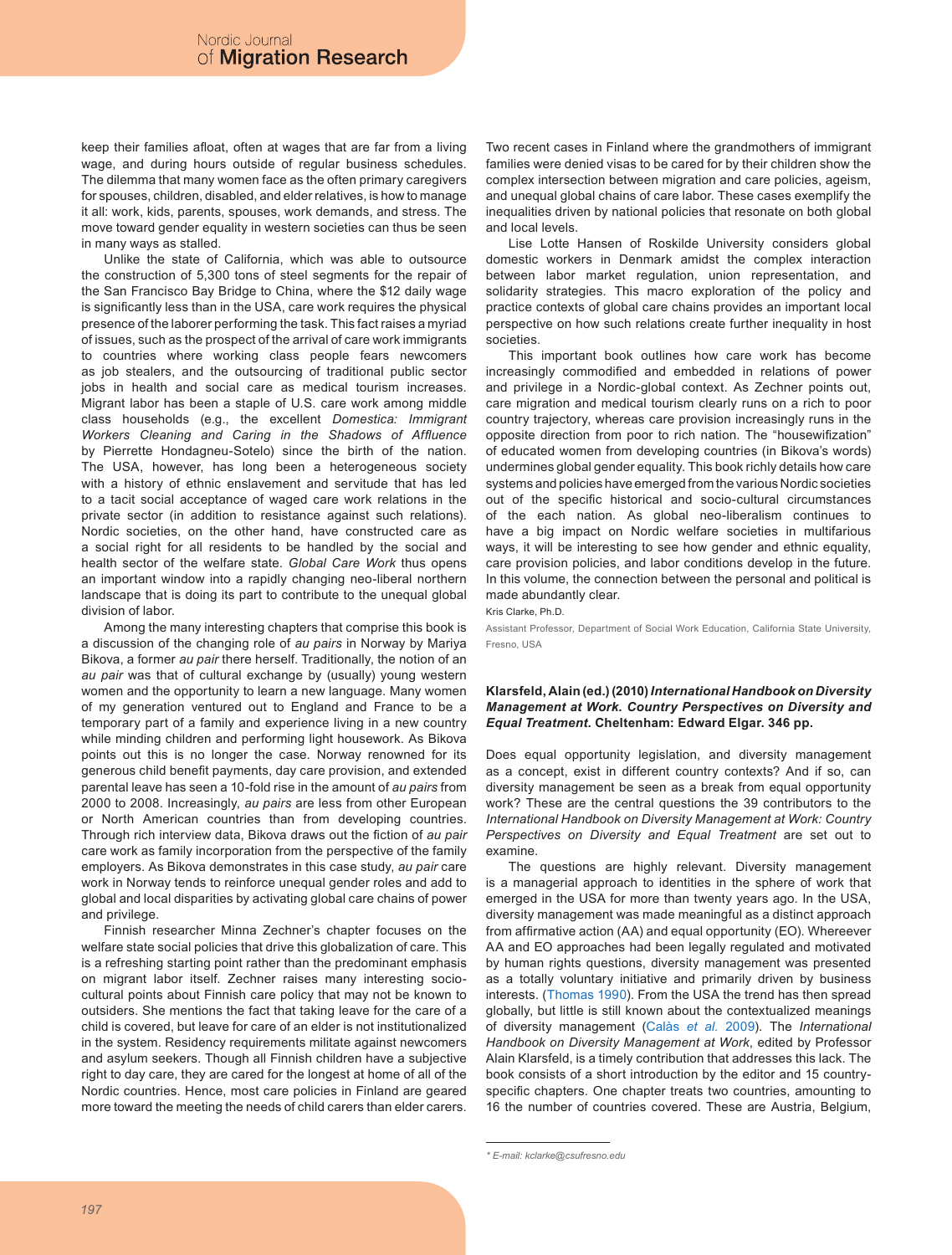Canada, France, Germany, India, Italy, the Netherlands, Pakistan, Singapore, South-Africa, Sweden, Switzerland, Turkey, the UK, and the USA.

In the short introduction, Klarsfeld outlines the origins of the project and the structure of the book. He explains that at the outset of the project authors were provided with a set of guidelines. They were asked to cover at least existing legislation related to equality, and if such legislation did not exist, to discuss the public debate about diversity. The authors were also asked to describe the status of empirical research related to diversity and to discuss the relationship between equal opportunity legislation and diversity management. Thereon, the authors were recommended to privilege empirical material over theoretical approaches.

Covering all these questions in a sole book chapter is a real challenge. A typical chapter starts by over viewing the demographic profile of the country, and especially going through the situation of a selection of diversity dimensions such as gender, ethnicity, age, and disability. Then the legislative framework is described, after which many of the authors turn to diversity research and/or diversity practice. It has to be recognized that most authors succeed in meeting the challenge of treating the many areas in one sole chapter. However, at times the reader can sense that the authors' urge to cover the required questions lead to a lot of description at the expense of a more reflective approach that would have been welcomed.

In the book, the chapters are in alphabetical order along the country under focus. Since it is impossible to here review each chapter separately, I will focus on the main themes, similarities, and differences between the chapters.

The chapters focusing on European countries highlight the importance the European Union has had on national antidiscrimination legislations. Switzerland as the only European non-EU member state has not modified its legislation along the EU directives on antidiscrimination, even though Julia Nentwich, Chris Steyaert, and Brigitte Liebig in their chapter explain that Switzerland closely follows legislative developments in the EU and may choose to adopt similar changes. All other European countries have developed their often already existing equality and antidiscrimination legislative frameworks in the years 2000 to correspond to the EU directives.

The European Union is also described as an influential actor in promoting diversity. This has lead diversity to be lifted up on the national business or social policy agendas. Here, a clear distinction, however, emerges among the European countries. Verena Bruchhagen, Jürgen Grieger, Iris Koall, Michael Meuser, Renate Ortlieb, and Barbara Sieben, for instance, explain how diversity was introduced to the German context by the private sector and discussed within managerial circles, while Viktorija Kalonaityte, Pushkala Prasad, and Adiam Tedros describe how diversity management in Sweden precisely was not taken up by business actors and how diversity there is associated with the public sector and social policies. Which differences diversity refers to also differs between countries. For Italy, Annalisa Murgia and Barbara Poggio depict diversity as a new phenomenon that has not yet received a lot of attention, and that the existing diversity work mainly has focused on gender differences. At the same time in Belgium diversity mainly refers to migrants, according to Annie Cornet and Patrizia Zanoni. There are several potential explanations for why diversity in different contexts is more attached to the private or the public sector, or why diversity comes to refer to some dimension rather than to another. The authors for each separate chapter explain the development around diversity in their respective countries, but there is no explicit attempt to explain the variations between countries, which could have been done in a now missing concluding chapter.

Lize Booysen and Stella Nkomo, writing about the South-African context, show that diversity management is not solely a North-American or a European issue. South-African companies are described to work with diversity strategies on a daily basis. The South-African context where the diversity work aims to improve the work opportunities of the majority population is highly interesting for anyone working with equality and diversity questions.

Also the chapters on India (by Rana Haq and Abhoy Ojha) and the chapter on Singapore (by Audrey Chia and Angeline Lim) are a highly interesting read. In India, the focus of workplace equality has been on quotas or "reservations" for three different groups: the Scheduled Castes, the Scheduled Tribes, and the Other Backward Classes. In Singapore, there exists no antidiscrimination legislation at all. Instead a Tripartite Alliance for Fair Employment Practices, composed of the Ministry of Manpower and employer and employee federations, work together to ensure fair employment. Chia and Lim also explain that equality and racial harmony are central concepts of Singapore's nation building project, and efforts in different areas of societal life are put on ensuring racial harmony. Diversity management thus is not the privileged approach to deal with differences in India or Singapore nor in Pakistan or Turkey as described by Mustafa Özbilgin, Jawad Syed, and Beliz Dereli. These chapters not only provide information on alternative models but also show us how the choice of terminology and approach highlights certain issues and silences others. While diversity management approaches make gender, ethnicity, or age visible and often present them as taken-for-granted identities, the model based on quotas in India makes no distinction in gender or age.

The country contexts where diversity management has a long history – the USA, the UK, and Canada – provide interesting insights into the second central question of the book project – is diversity management a break from equal opportunity? It is especially in the USA and in the UK that diversity has been framed as different from equal opportunity. But the contributors to this volume give a more nuanced picture. Waheeda Lillevik, Gwendolyn Combs, and Cheryl Wyrick explain that in the USA diversity management practices are still often found to replicate the content of Equal Employment Opportunity and Affirmative Action work. Ahu Tatli is on the same lines and states that in the UK the discourse has changed, but the practices to a large extent resemble those of equal opportunity work. Only for Canada, Rana Haq and Eddy Ng maintain that diversity management is a clearly distinct approach as instead of legal compliance business advantages of diversity are privileged. The overall conclusion one can draw from the different contributions of the book, is that diversity and equal opportunity in work are intertwined, albeit in different ways. Diversity management is described as a break from equal opportunity, as a separate policy approach existing parallel to equality legislation, and an approach to promote equality work altogether.

Overall the different chapters provide rich descriptions of diversity in context and depict the complexity of questions related to equality and diversity at work. The reader of the handbook should keep in mind that the angle of approach that was chosen in this volume, the legislative frame, is only one relevant angle when looking into equality and diversity in work. The current volume of the *International Handbook on Diversity Management at Work* provides a valuable contribution, but there certainly is need for future volumes approaching these questions from other angles.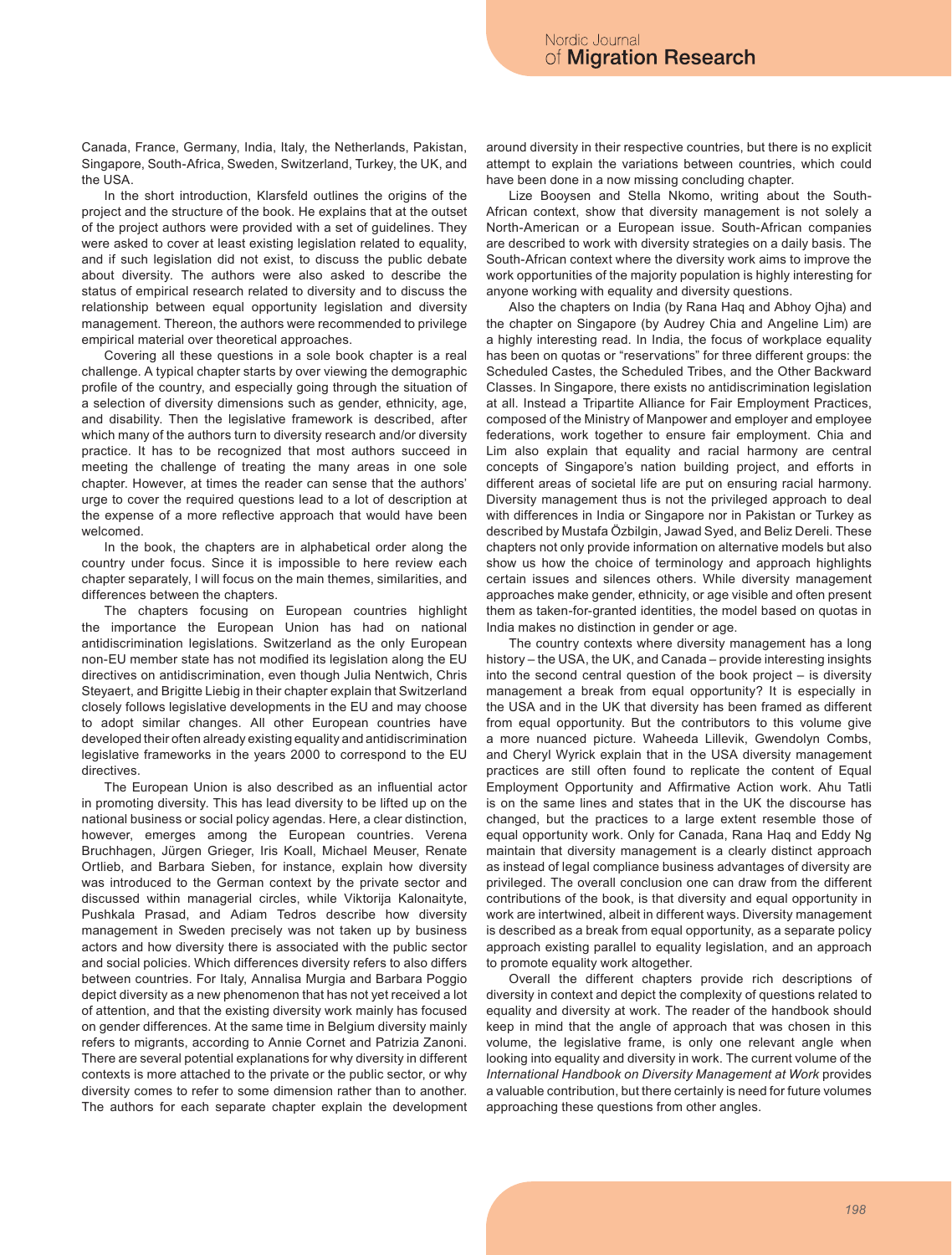In addition to calling for more research in the area of contextualized diversity and equality work, one has to underline the importance of practical diversity and equality work. All the different contributions clearly depict inequality between different groups as a pervasive problem despite the amount of progress made so far. The *International Handbook on Diversity Management at Work* can be warmly recommended to anyone working to address these problems, be it academics, policy makers, or activists.

Jonna Louvrier

Doctoral Student, Hanken School of Economics

#### **References**

- <span id="page-7-1"></span>Calàs, MB, Holgersson, C & Smircich, L 2009, "Diversity management"? Translation? Travel?' Editorial, *Scandinavian Journal of Management*, vol. 25, 4, pp. 349–351.
- <span id="page-7-0"></span>Thomas, RR Jr. 1990, 'From affirmative action to affirming diversity', *Harvard Business Review*, March–April, pp. 107–117.

#### **Lazaridis, Gabriella (ed) (2011)** *Security, Insecurity and Migration in Europe*. **Farnham: Ashgate. 307 pp.**

There is an inescapable asymmetry between rights of movement of human beings and the world composed of sovereign states controlling more or less zealously their borders. It is around this asymmetry that the edited book, containing 14 main chapters, is based. The primary focus is on the nexus between (im-)migration and (in-)security, recently a rather common topic across disciplines such as politics, international relations, and sociology. Although the back cover of the book states that the articles explore the concerns of states with regard to migration, the opposite largely prevails – the main emphasis is on the concerns of migrants with regard to states, as well as other controlling and intervening agents and mechanisms. The book distances itself from state-centric aspects and leans strongly, both normatively and empirically, on human security and inherent rights of human beings to seek and attain safety and well being. The securitization of migration is approached through perspectives focusing on the construction of migrants as threats by various actors, such as states, the European Union, markets, and media.

The conclusions of the book are not very promising. In the words of Annie Phizacklea (p. 291), "given the record of practice over the last forty years, [a real commitment to a rights based regime] amounts to a very uphill struggle." Linking this pessimism to the weakened ability to control migration (p. 24) further clouds possible scenarios concerning the issue of global migration. On the other hand, there are few instances where concrete – and indeed realistic; a word ignored in the book – improvements or policy innovations are presented. However, as is argued below, this is more likely to result from inevitable determinants of the rigid international system than particular cynicism of the scholars as such.

The book covers a large variety of themes ranging from the dilemmas involved in policy making on immigration to racism and xenophobia. It also balances neatly between theoretical and empirical matters, offering both conceptual rigor and highly interesting and useful real-world insights. However, the methodological and meta-theoretical variation is also considerable. Poststructuralist affinities with ever so abstract conceptions of right bearers, duties, and obligations as well as more rational and straightforward formulations of security are found side by side in the book.

It depends on the preferences of the reader, if this is regarded as a problem or not. As the book has resulted from an interdisciplinary conference session organized by the editor, its eclectic character is understandable, if not desired.

The opening chapter of Georgios Karyotis can be regarded implicitly as a theoretical basis which the subsequent formulations of human security mostly rest on. The chapter builds on a distinction between a realist conception of security based on the framework of a national state and a "liberal" frame of human security focusing on individuals. It is claimed that the main reason for states to control migration in a deeply restrictive manner is the conviction that migration poses threats to states. This conviction is then proved false, arguing that both state citizens and migrants are worse off when securitization takes place.

All chapters more or less focus on the construction and redefinition of the fundamental distinction between state and human rights. Kees Nagtegaal redefines the double character of security and focuses on the asymmetries and controversies, both inherent and more factitious, of immigration policies in the case of the Netherlands. He rightly acknowledges that even "a hospitable country for refugees" (p. 119) gives more emphasis to the security of the nation state and its original citizens than to that of immigrants. Like Bernd Parusel in his following chapter on unaccompanied minors, Nagtegaal stresses the difficulty of authorities to balance between the "real-politik" of the state and the commitments of international treaties concerning the rights of human beings. Again, it is recognized that the domination of national interests on immigration and refugee policies results in insecurity for immigrants. Parusel's chapter, proceeding from a wider study carried out by the European Migration Network, is based on extensive comparative data and draws attention to the policies of "Fortress Europe" with regard to the most vulnerable of the vulnerable, child immigrants.

Another asymmetry well reflected in the book, oftentimes implicitly though, evolves in relation to the juxtaposition of real and ideal. Mojca Pajnik, for example, points to normatively and practically significant differences between *de jure* and *de facto*  citizenships of used-to-be-immigrants, and to other informal variations in their status positions. Furthermore, unsurprisingly, in many of the chapters of the book the appeal of ideal "rights speech" is found to conflict with actual policies taking place in the real-world of harsh inequalities and minimal political commitment to resolve the problems of immigration.

Empirically most influential chapters are those by Mark Maguire focusing on biometric security, and extremely timely chapters on the economic and financial crisis with regard to migration by Khalid Koser, and to a lesser extent by Branka Likic-Brboric. With a more subjectivist research methodology, Liza Schuster's chapter focusing on the abysmal experiences of Afghan male migrants also brings relevant insights into the general theme of migration in Europe. For readers interested in discursive and constitutive elements of immigration, racism, and gender, chapters of Giovanna Campani, Anastassia Tsoukala, Anna Krasteva, and Burcu Tŏgral may turn out to be fruitful. Linguistically even more poetic, offering a host of metaphors, is the chapter by Natalia Ribas-Mateos dealing with the "metamorphosis of borders." Particularly in these chapters, the view of the duality of security is approached in a more imaginative (often Foucauldian) manner or, methodologically speaking, more critically. In general, the securitarian discourse or paradigm seems to conflict in a severe way with any human or humanitarian motives or ideas. The last chapter by Gabriella Lazaridis and Anna Maria Konsta concentrating on a "plastic citizenship'" can be situated

*<sup>\*</sup> E-mail: jonna.louvrier@hanken.fi*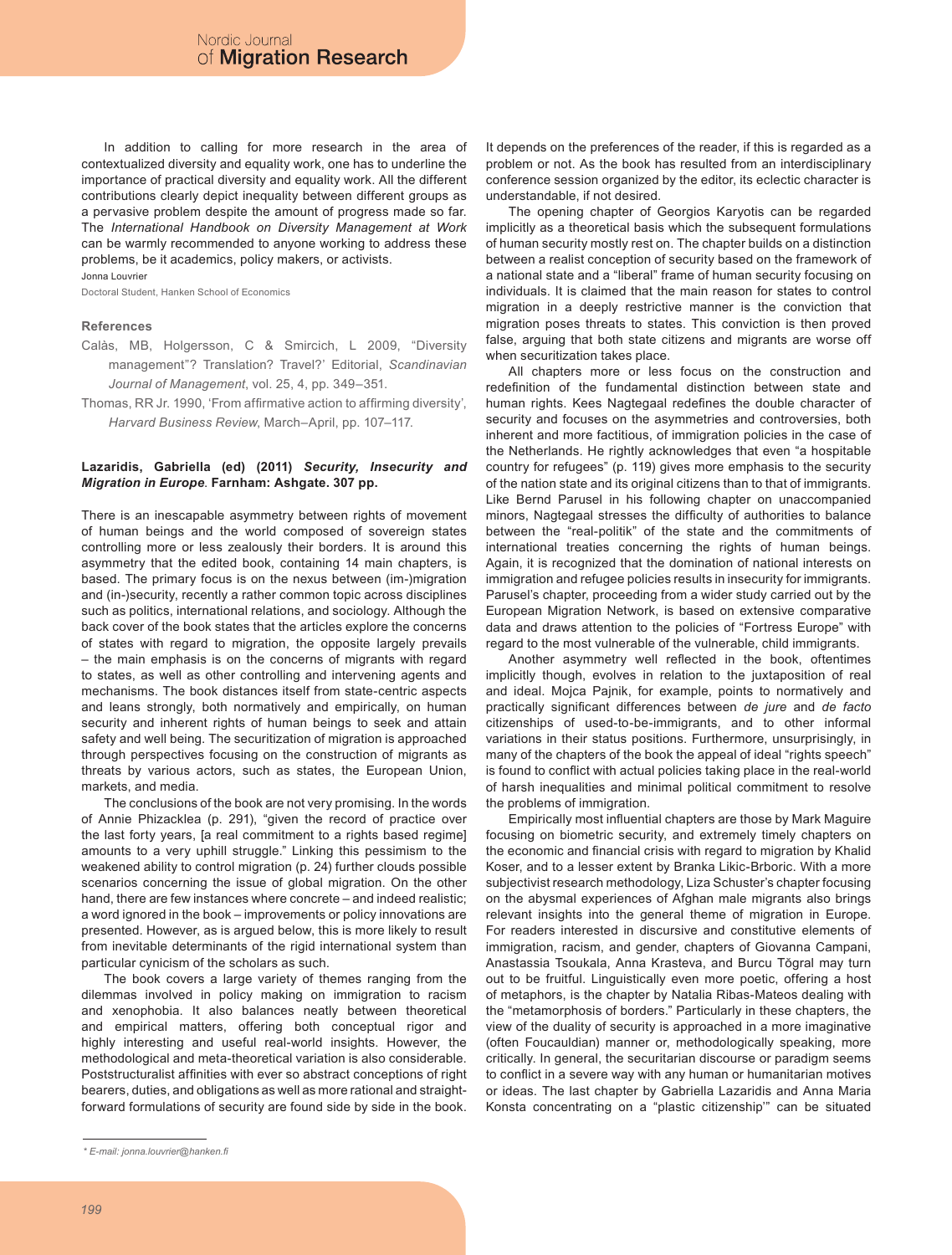somewhere in the middle – while drawing both on citizenship studies and contemporary critical theory focusing on "abjectification," the chapter also serves strongly as an empirical case study on marginalized immigrant women in Greece.

In spite of the fact that in practice there is a deep asymmetry between state-centric determinants and human-based rights with regard to immigration, pervasive critique against the state actor in general is over-represented in the book. Originating from the distinction between realist and liberal framings of security, the idea of substitutive and exclusionary rights of humans as well as states is widened and deepened in many of the chapters of the book. Fearsome sovereignty is seen only as containing elements of rights in conflict with those of human beings, thus amounting to freedom from responsibility. What is ignored in the Arendtian conception of "rights to have rights" combined with an adversarial view with regard to states, however, is the fact that without restricted communities (i.e. states) there would be no guarantors of any human rights. The relevant point to start with is to recognize that there are differences *between* states in relation to their solidaristic capability. In the realm of the European Union, the main concern should be on the far-reaching inequality between its member states to receive immigrants, be it for strategic reasons, and political will or geographical realities. However, determining and controlling who belongs to a community is a minimal prerequisite for organizing well-being of human beings and that is why "a certain degree of realism is embedded into the execution of refugee policies" (p. 122). This inherent and primordial feature of state causes dichotomies of "us *versus* them" or "in *versus* out," which are significant both normatively and practically. Nevertheless, (some) states and interstate institutions are ever more important to secure human rights and freedom of immigrants *in actu* as well. Freedom and security should be seen as two sides of the same coin. The fact that this coin is relevant only in the framework of states may, from a humanitarian point of view, be a moral flaw, but for the time being, there is no better alternative.

Human security, as a normatively desirable but empirically problematic concept, has been extremely popular in many fields of research outside the realist legacy of international relations. Fruitful elements of human security in terms of research are, however, lost if we want the concept to include everything it conceptually promises; that is, all ills and threats humans may encounter. Even if we employ an emancipatory methodology, which certainly is justified in the context of immigration, we should refrain from the short-cut option to adopt overly normative criteria, at the expense of the real-world attachment. Furthermore, in my opinion, it might be more fruitful in some instances to deal with problems of migrants through some other framework than that of security and securitization. Regardless of these background criticisms, *Security, Insecurity and Migration in Europe* offers several useful viewpoints into the issue of immigration in Europe. It may well serve as an impetus for further exploration of the complicated issue of immigration.

Riikka Purra

Ph.D. Student in International Relations, Department of Political Science and Contemporary History, University of Turku

#### **Lindley, Anna (2010)** *The Early Morning Phone Call: Somali refugees' remittances*, **New York: Berghahn Books. 179 pp.**

Anna Lindley's book provides a theoretically informed and empirically grounded perspective on dynamics and patterns of Somali migration and transnationalism. Methodologically, her account combines qualitative ethnographic data with smaller surveys. This, in combination with larger quantitative data sets produced by United Nations Development Programme and others, allows for more general conclusions. Lindley's concise book comprises five densely written chapters and a brief conclusion.

Throughout the book, Lindley concentrates on migration, conflict, and the livelihoods of refugees. In the introductory chapter, the author insightfully summarizes the current debates on each of these topics and criticizes the generalizations (re-)produced in policy-driven discourses. Studying Somali refugees' remittances, she argues, promises new insights into local–global connections related to the mentioned key topics.

In chapter two, Lindley takes the reader to a *tour de force* through Somali political history. It is one of Lindley's strengths that she never looses track of her main topics. She outlines how migration was since long part of the Somali cultural repertoire, and how innovation and adaptation helped Somalis to cope with economic and political hardship. Simultaneously, Lindley cautions against undue generalizations and emphasizes how people's reactions to political or economic dynamics varied at different times in different locations. Her account of the emergence of the hawala (Somali: *xawaala*) money transfer system is very helpful. One wonders, however, why Lindley does not say more about the Islamic culture and ethics underlying this system.

What follows are three chapters that provide rich ethnographic and survey data on the political, social, and economic dynamics surrounding migration and remittances in the Somali context. The third chapter focuses on Hargeysa, the capital of the secessionist Republic of Somaliland, and outlines the significance of receiving money first, at the family level, and second, at the regional or national (Somaliland) level. Diaspora money and influence have helped the rebuilding of Hargeysa (and other places) from the ruins, the survival of family members, and the development of private businesses as well as the health care and educational infrastructure. This illustrates that remittances, as Lindley repeatedly emphasizes, are more than money. They have a social, cultural, and also political dimension.

Chapter four shows how remittances help Somalis in Kenyan refugee camps and in Eastligh, a quarter of Nairobi mainly inhabited by Somalis. While remittances play similar roles there as in Hargeysa, at least with regard to family survival and kick-starting private businesses, life of Somalis in Kenya seems generally more constraint. They mostly lack legal status and have to make a living at the margins of society, vulnerable to abuse, and attacks by Kenyan authorities. While some Somalis travel back and forth between Kenya and Somalia, hoping for the betterment of the situation "back home," others try to find their way into Europe or North America. Arranging to be smuggled into a richer country where one can achieve a secure status as refugee is seen as entirely legitimate option by Somali actors.

Following the outward path of Somali migration (which is running counter to the direction the money usually flows), chapter five provides a view from London. It is Lindley's most original contribution to the literature on migration and remittance-sending in which she looks carefully at who is sending the money, what are the social micro-dynamics underlying the remittance relationships and what are the repercussions of remitting for the senders. Lindley convincingly underpins her observations about remittance behavior of her interlocutors in London with Sahlins' concept of "generalized reciprocity." She also masterfully discerns the various motivations

*<sup>\*</sup> E-mail: riikka.purra@utu.fi*